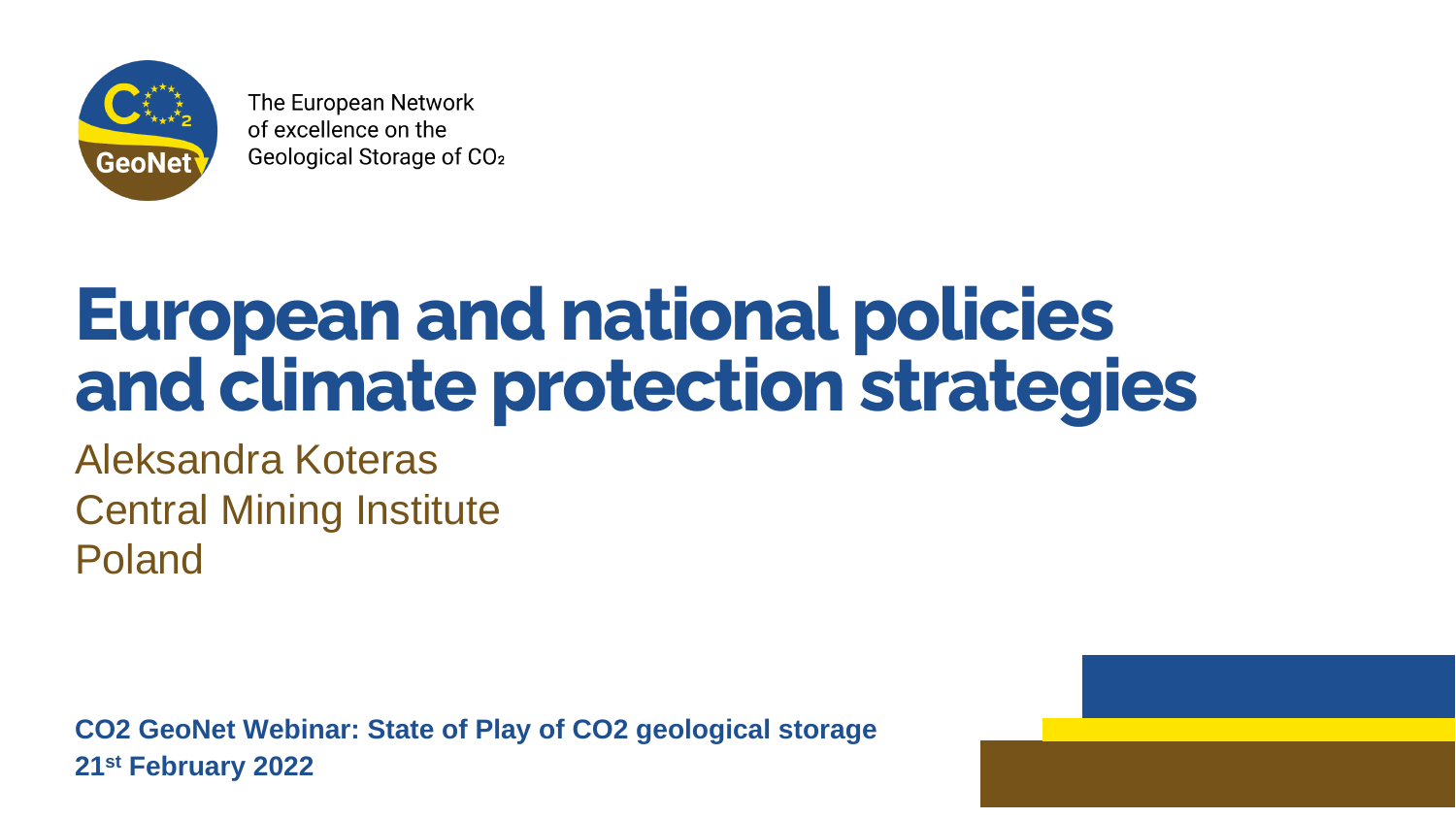#### **European and national policies and climate protection strategies Introduction**



- $\checkmark$  The basis for the report preparation
	- $\blacksquare$  Country-specific information  $-$  provided by members of the association from individual countries as well as contributions from countries not represented in the Association.
	- Documents submitted by the individual countries in accordance with the obligations resulting from legal regulations.
- $\checkmark$  Preparation of the state-of-play of CO2 geological storage in 32 European countries report – as of 30th June 2021.
- $\checkmark$  In a few specific cases, more recent information has been included to reflect developments after this date, in particular on a European level.



The European Network of excellence on the Geological Storage of CO<sub>2</sub>



European Network of

**State-of-play** on CO<sub>2</sub> geological storage in 32 European countries - an update

October 2021

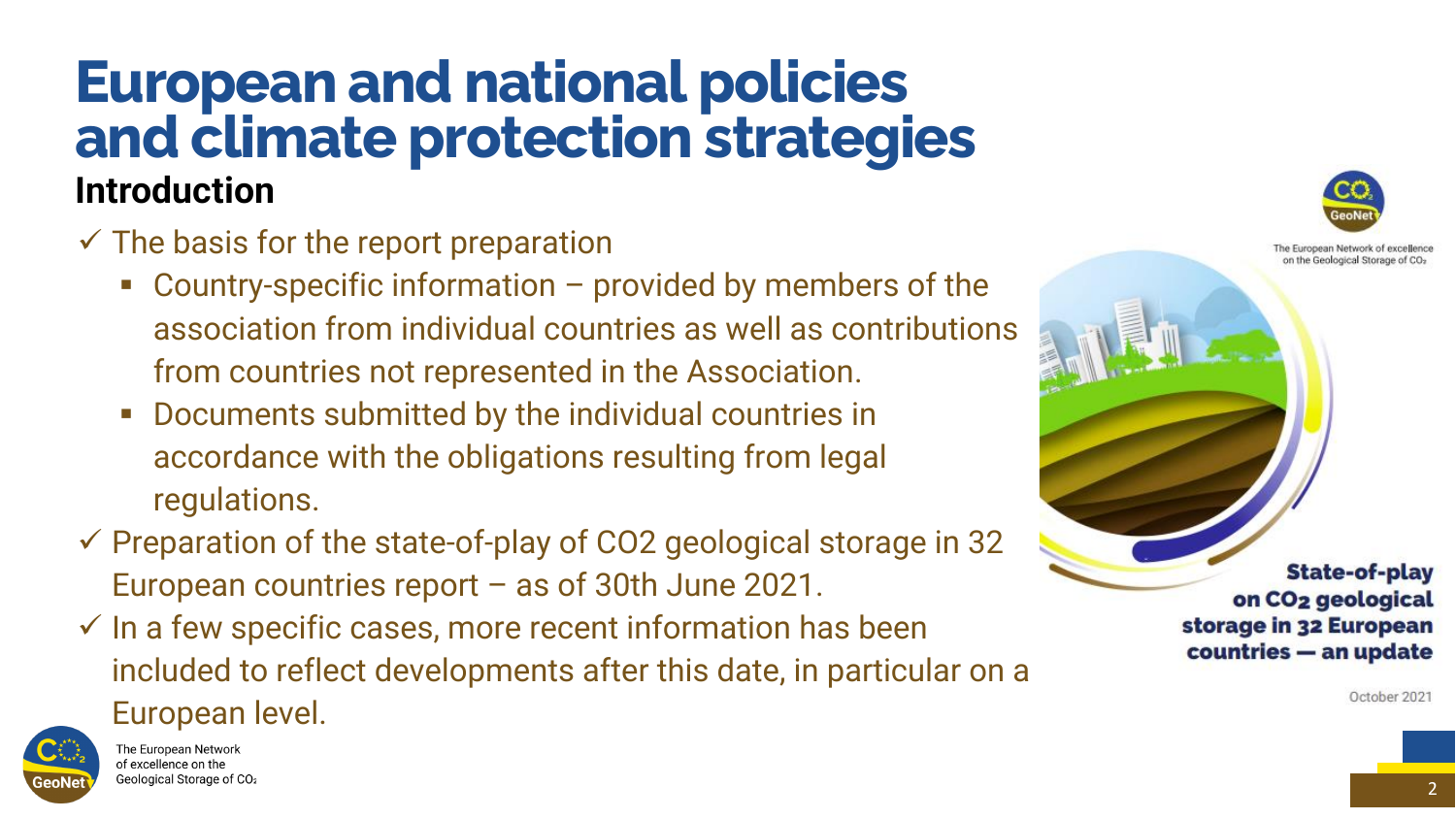## **European and national policies and climate protection strategies**



**European policies and climate protection strategies**

- Paris Agreement to limit global warming **Communication of long-term strategies –** Art. 4, paragraph 19, PA **National long-term strategies**
- European Green Deal Europe as a first climate-neutral continent by 2050
- Fit for 55 package EU's target of reducing net greenhouse gas emissions by at least 55% by 2030
- Clean Energy for all Europeans Package –legislative package which implements the EU climate and energy policy for the period between 2021 and 2030 **The national energy and climate plans (NECPs)**



The European Network of excellence on the Geological Storage of CO2





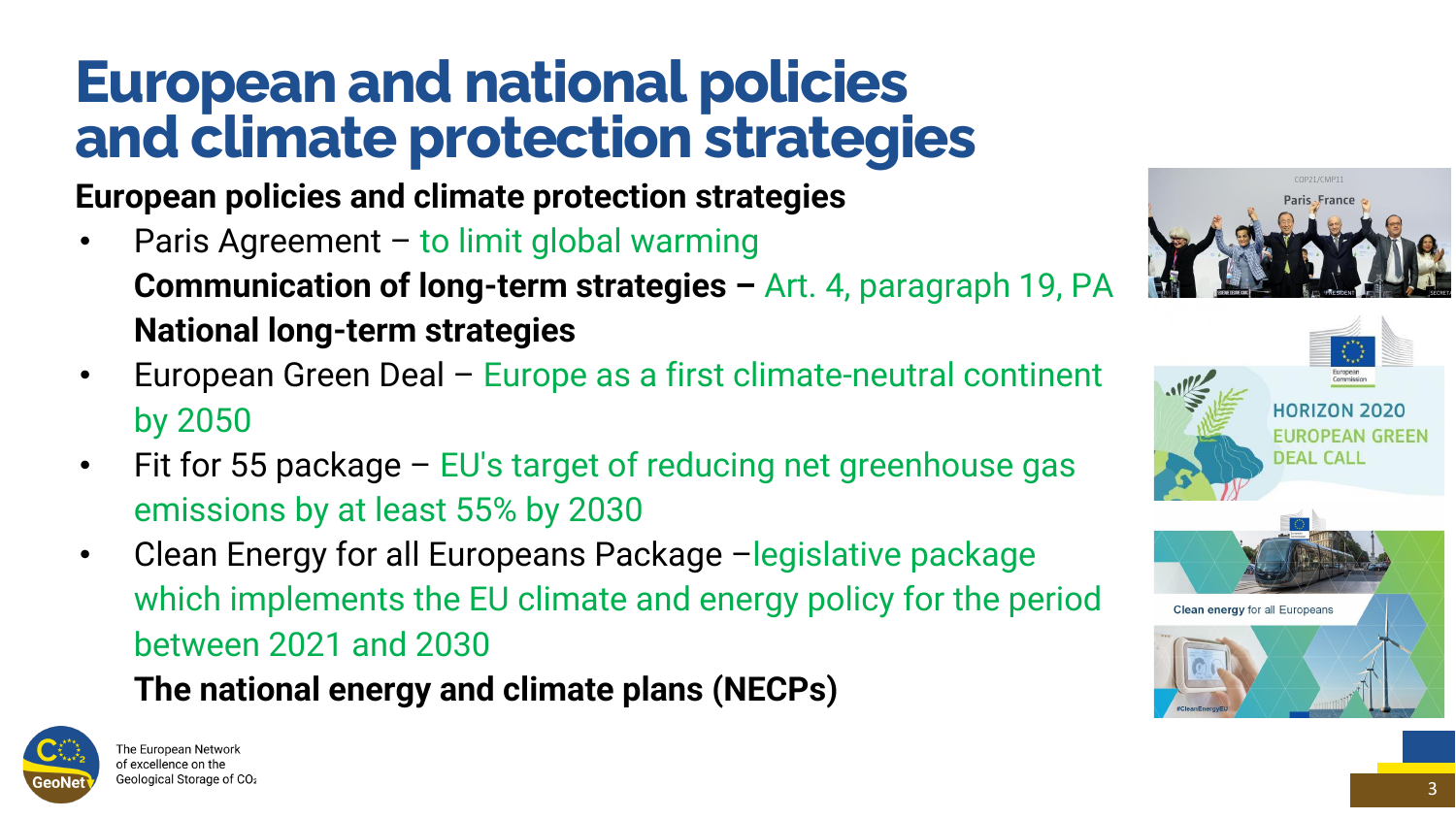#### **The national energy and climate plans (NECPs)**

### **European and national policies and climate protection strategies**



The national energy and climate plans (NECPs) were introduced by the Regulation on the governance of the energy union and climate action which was adopted in 2019. The national plans outline how the EU countries intend to address

- 
- (EU)2018/1999, agreed as part of the Clean energy for all Europeans package
	-
- ✓ energy efficiency
- ✓ renewables
- ✓ *greenhouse gas emissions reductions*
- ✓ interconnections
- ✓ research and innovation

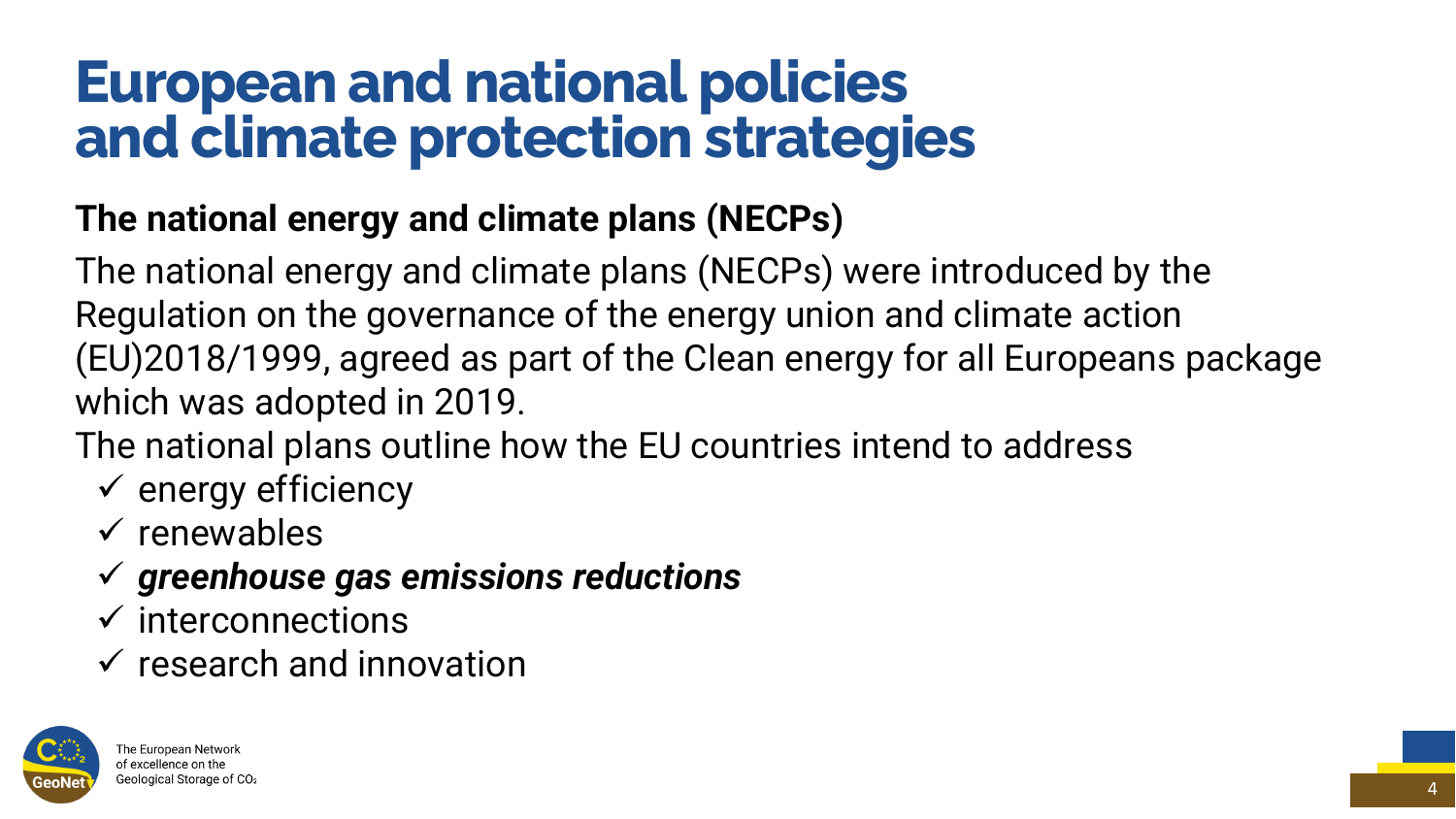[https://energy.ec.europa.eu/topics/energy-strategy/national-energy-and-climate](https://energy.ec.europa.eu/topics/energy-strategy/national-energy-and-climate-plans-necps_en#final-necps)plans-necps\_en#final-necps info/energy-climate-change-environment/implementation-eu-countries/energy-and-climate-governance-and-reporting/national-energy-and-climate-pla...

# **The national energy and climate plans (NECPs) European and national policies and climate protection strategies**

5

According to provisions included in the "Clean Energy for all Europeans Package" , each EU country is required to establish an **integrated 10-year National Energy and Climate Plan (NECP) for 2021–2030.** 





| Inion How do you know? $\vee$                                                                                                                                                                                                                                                                                                                                                                                                                                                                                                                                                                                                                                                         |                            |                    |                         |    |           |
|---------------------------------------------------------------------------------------------------------------------------------------------------------------------------------------------------------------------------------------------------------------------------------------------------------------------------------------------------------------------------------------------------------------------------------------------------------------------------------------------------------------------------------------------------------------------------------------------------------------------------------------------------------------------------------------|----------------------------|--------------------|-------------------------|----|-----------|
|                                                                                                                                                                                                                                                                                                                                                                                                                                                                                                                                                                                                                                                                                       |                            |                    |                         |    |           |
| The governance regulation also required Member States to submit by the start of 2020 national long<br>term strategies looking forward to 2050.<br><b>Final NECPs</b><br>The table below links to the final integrated national energy and climate plans for 2021 to 20.<br>submitted by Member States. It also links to the European Commission's individual assessment of<br>each NECP.<br>alised for all<br>EU<br><b>Commission's</b><br><b>Final NECPs received</b><br>countries<br>individual asses:<br><b>National</b><br>nal website<br>日本<br>language(s)<br>version.<br>$\blacksquare$<br>$\boldsymbol{\mathcal{N}}$<br>Vuotria<br>VEN<br><u>DЕ</u><br>DE<br><u>Austria [경</u> |                            |                    |                         |    |           |
|                                                                                                                                                                                                                                                                                                                                                                                                                                                                                                                                                                                                                                                                                       |                            |                    |                         |    |           |
|                                                                                                                                                                                                                                                                                                                                                                                                                                                                                                                                                                                                                                                                                       |                            |                    |                         |    |           |
|                                                                                                                                                                                                                                                                                                                                                                                                                                                                                                                                                                                                                                                                                       |                            |                    |                         |    | En<br>ver |
|                                                                                                                                                                                                                                                                                                                                                                                                                                                                                                                                                                                                                                                                                       |                            |                    |                         |    | <u>EN</u> |
|                                                                                                                                                                                                                                                                                                                                                                                                                                                                                                                                                                                                                                                                                       | FR.<br>(Part A)<br>Part B) | $EN$ (Part         |                         | ER | <u>EN</u> |
| <b>Belgium</b>                                                                                                                                                                                                                                                                                                                                                                                                                                                                                                                                                                                                                                                                        | <b>NL</b>                  | $\Delta$   Part B) | Belgium (ER M ) (NL M ) |    |           |





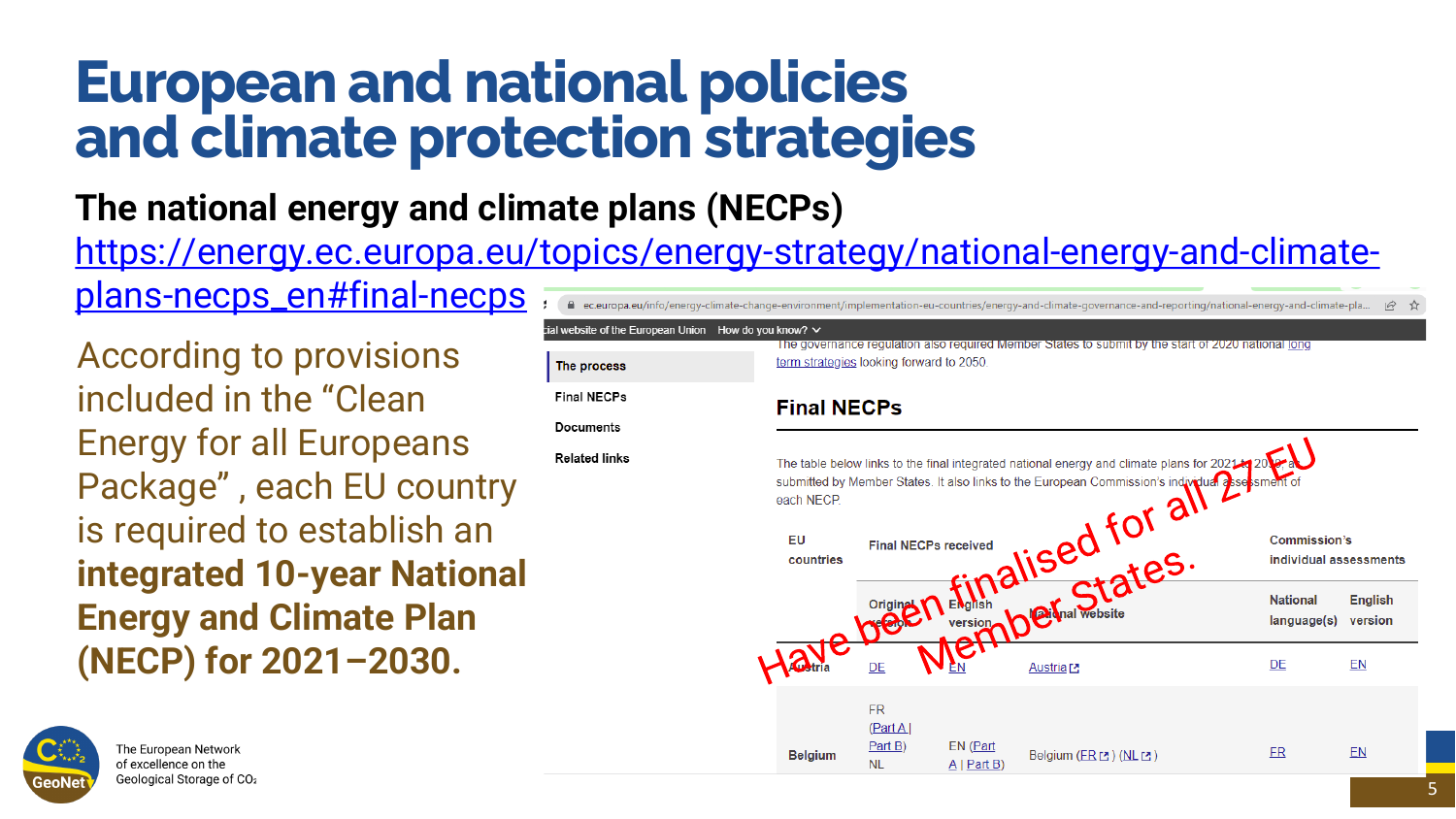#### **National long-term strategies**

### **European and national policies and climate protection strategies**



- $\checkmark$  Stable long-term strategies are crucial to help achieve the economic transformation needed and broader sustainable development goals, as well as move towards the long-term goal set by the Paris Agreement
- $\checkmark$  All Parties to the Paris Agreement were invited to communicate, by 2020, their mid-century, long-term low greenhouse gas emission development strategies.
- $\checkmark$  The Regulation on the governance of the energy union and climate action (EU/2018/1999) sets out a process for the Member States to prepare these strategies and new strategies every 10 years thereafter.
- ✓ **The long-term strategies should be consistent with Member States' integrated national energy and climate plans for the period 2021-30.**



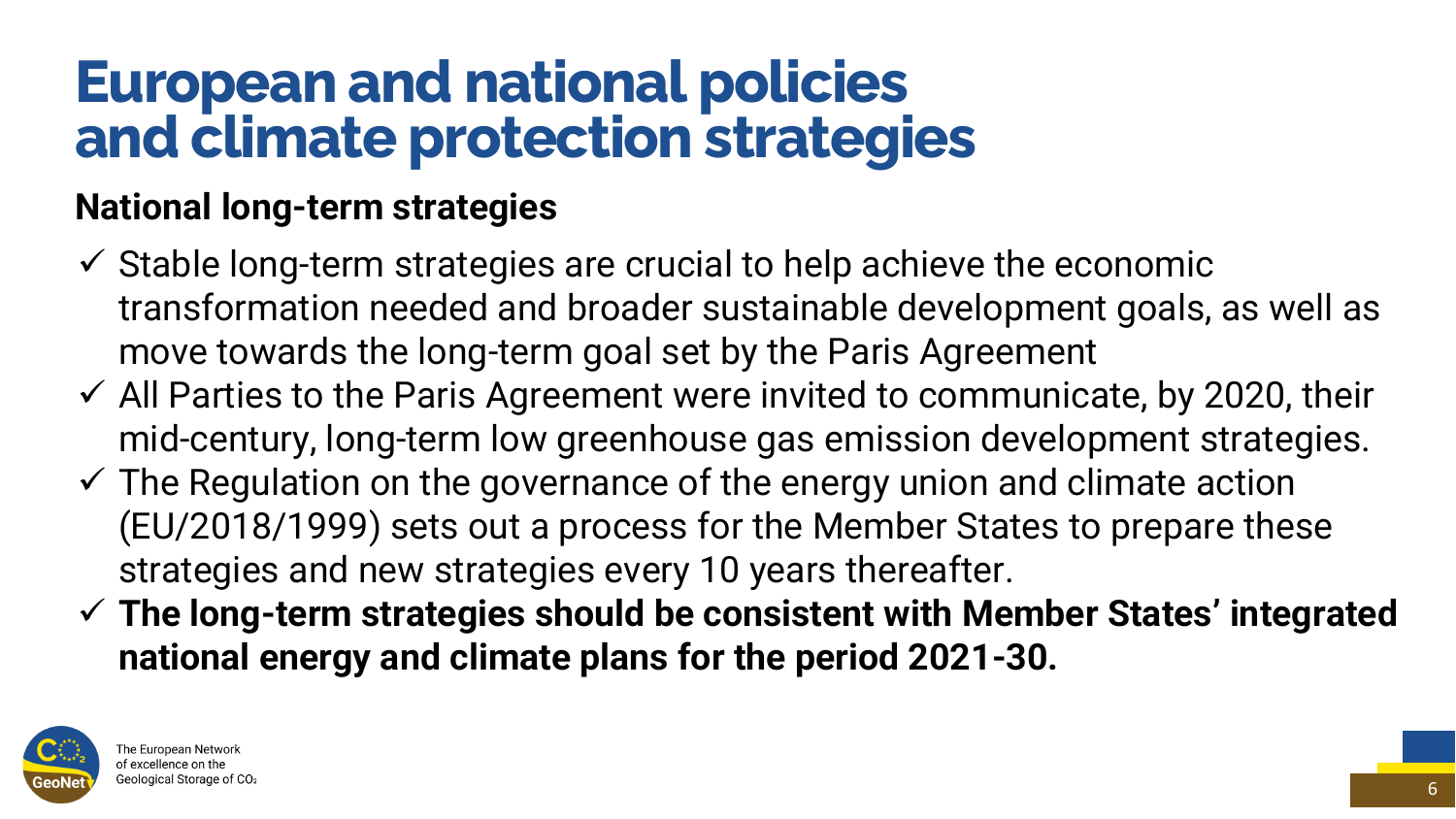#### **European and national policies and climate protection strategies**

**National long-term strategies** https://ec.europa.eu/info/energy-climate-change-environment/implementation[eu-countries/energy-and-climate-governance-and-reporting/national-long-term](https://ec.europa.eu/info/energy-climate-change-environment/implementation-eu-countries/energy-and-climate-governance-and-reporting/national-long-term-strategies_en#strategies)strategies\_en#strategies .eu/info/energy-climate-change-environment/implementation-eu-countries/energy-and-climate-governance-and-reporting/national-long-term-strategi..



The European Parliament endorsed the net-zero greenhouse gas emissions objective in its resolution on climate change in March 2019 and resolution on the European Green Deal in January 2020





The European Network of excellence on the Geological Storage of CO<sub>2</sub>

fficial website of the European Union How do you know?  $\vee$ 

#### **National long-term strategies**

| erm strategies |  |
|----------------|--|
|                |  |

| The table below links to the national long-term strategies, as submitted by Member States.<br>Strategies are added as soon as they are received. Where available, the official national websites<br>are added. For information purposes, a two-page document summarising the main content of each<br>national long-term strategy is also added. The country tables have been prepared by a team led by<br>the consultancy Ricardo M, as part of a contract to support DG CL M/ with the assessment of the<br>Long-Term Strategies of EU Member States.<br>Strategies are added as soon as they are received<br>dies received (as l<br>September 2021) |                                           |                         |                       |  |
|-------------------------------------------------------------------------------------------------------------------------------------------------------------------------------------------------------------------------------------------------------------------------------------------------------------------------------------------------------------------------------------------------------------------------------------------------------------------------------------------------------------------------------------------------------------------------------------------------------------------------------------------------------|-------------------------------------------|-------------------------|-----------------------|--|
|                                                                                                                                                                                                                                                                                                                                                                                                                                                                                                                                                                                                                                                       | Original versio<br><b>English version</b> | <b>National website</b> | <b>Summary tables</b> |  |
|                                                                                                                                                                                                                                                                                                                                                                                                                                                                                                                                                                                                                                                       |                                           |                         | <u>EN</u>             |  |
| <b>Belg</b>                                                                                                                                                                                                                                                                                                                                                                                                                                                                                                                                                                                                                                           | $ER - NL$                                 | <u>Belgium</u> [결       | EN <sub></sub>        |  |
| <b>Bulgaria</b>                                                                                                                                                                                                                                                                                                                                                                                                                                                                                                                                                                                                                                       |                                           |                         |                       |  |
| Croatia                                                                                                                                                                                                                                                                                                                                                                                                                                                                                                                                                                                                                                               | HR                                        |                         | EN                    |  |
| Cyprus                                                                                                                                                                                                                                                                                                                                                                                                                                                                                                                                                                                                                                                |                                           |                         |                       |  |





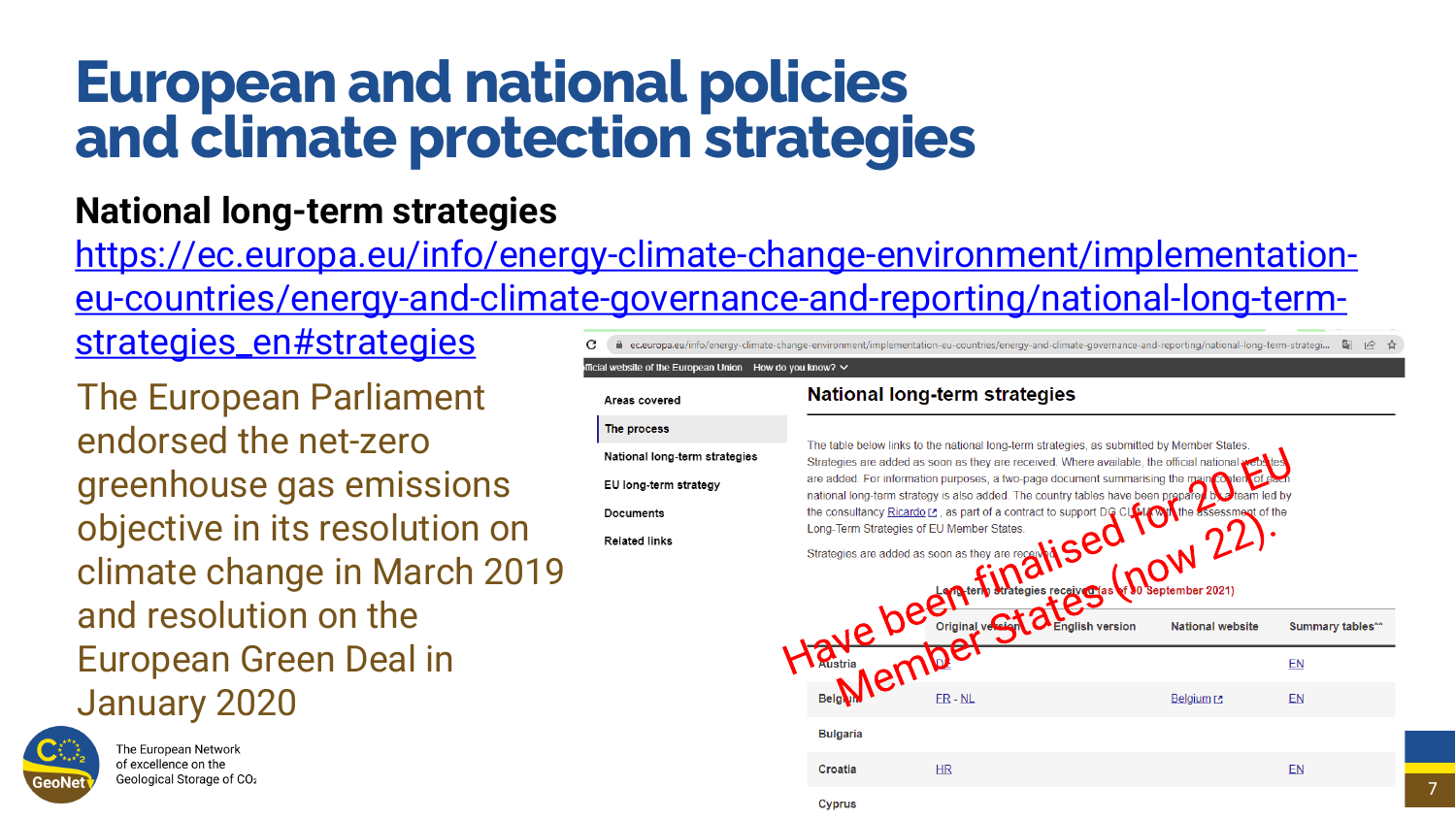**Long-term low GHG emission development strategies - LT-LEDS** <https://unfccc.int/process/the-paris-agreement/long-term-strategies>

#### **European and national policies and climate protection strategies**



The provisions of the Paris Agreement invite Parties to communicate by 2020 to the UNFCCC Secretariat their midcentury "long-term low GHG emission development strategies (LT-LEDS)"





\* Only the number of latest current LT-LEDS submission is considered in this summary table.<br>Detailed information on submissions and any related document is available in the table below.

Malta, 12 November 2021

| Party   | <b>Current Submission</b>                                                        | <b>Previous Submission</b> |
|---------|----------------------------------------------------------------------------------|----------------------------|
| Andorra | Long-Term Strategy on Energy and<br>Climate Change 2020-2050<br>10 November 2021 |                            |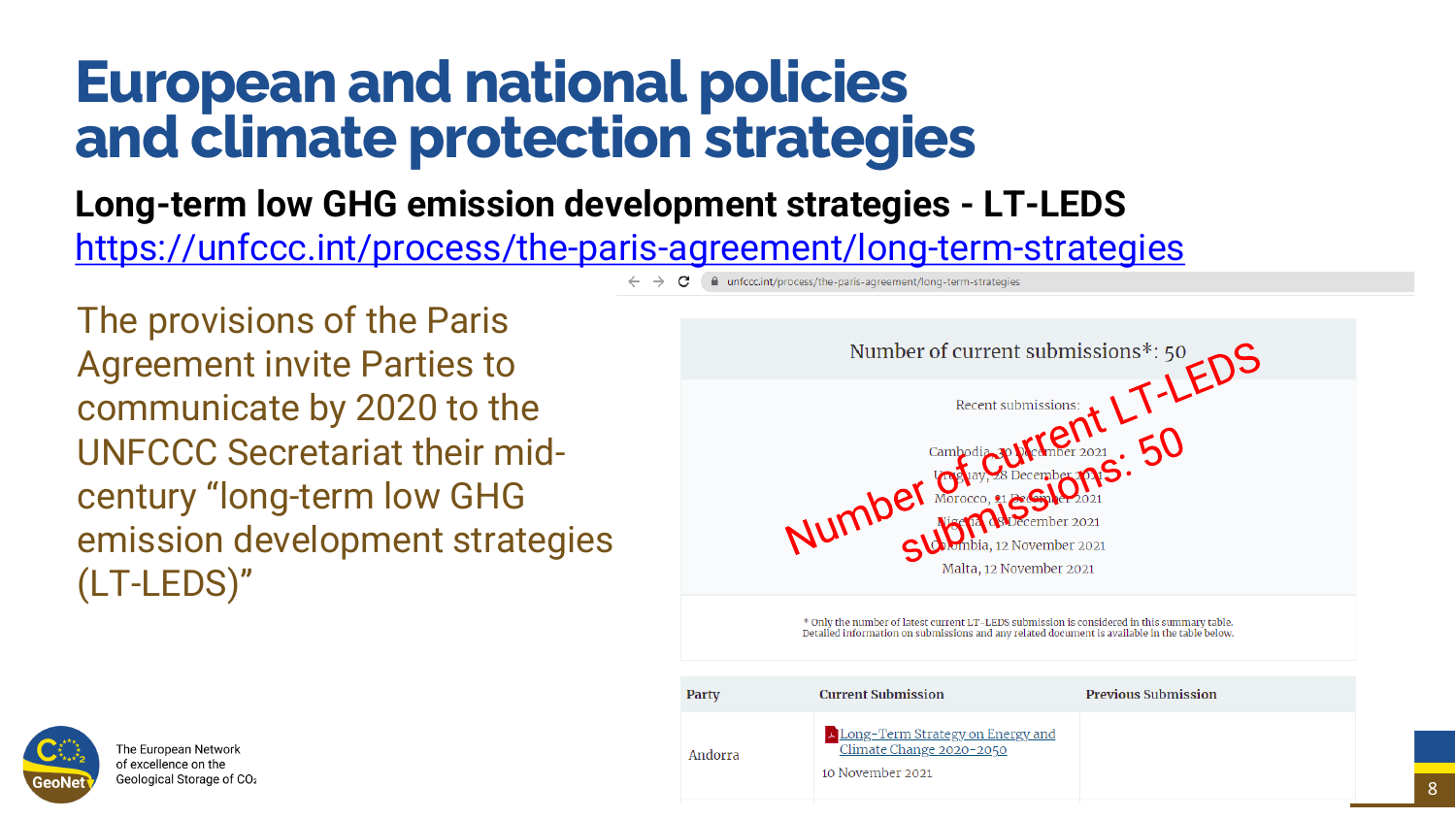### **European and national policies and climate protection strategies**





The European Network of excellence on the Geological Storage of CO2



✓ Out of 27 NECPs - 20 mention plans and possibilities for the use of CCS technology as a CO2 emissionreduction option. In some countries, only one part of the CCS chain (i.e. capture) is being considered.

- $\checkmark$  In the case of long-term strategies, up to date 22 out of 27 countries had reported to the EC.
- ✓ In the majority of cases these strategies mention a possible consideration of CCS without detailed specification and without clear implementation plans.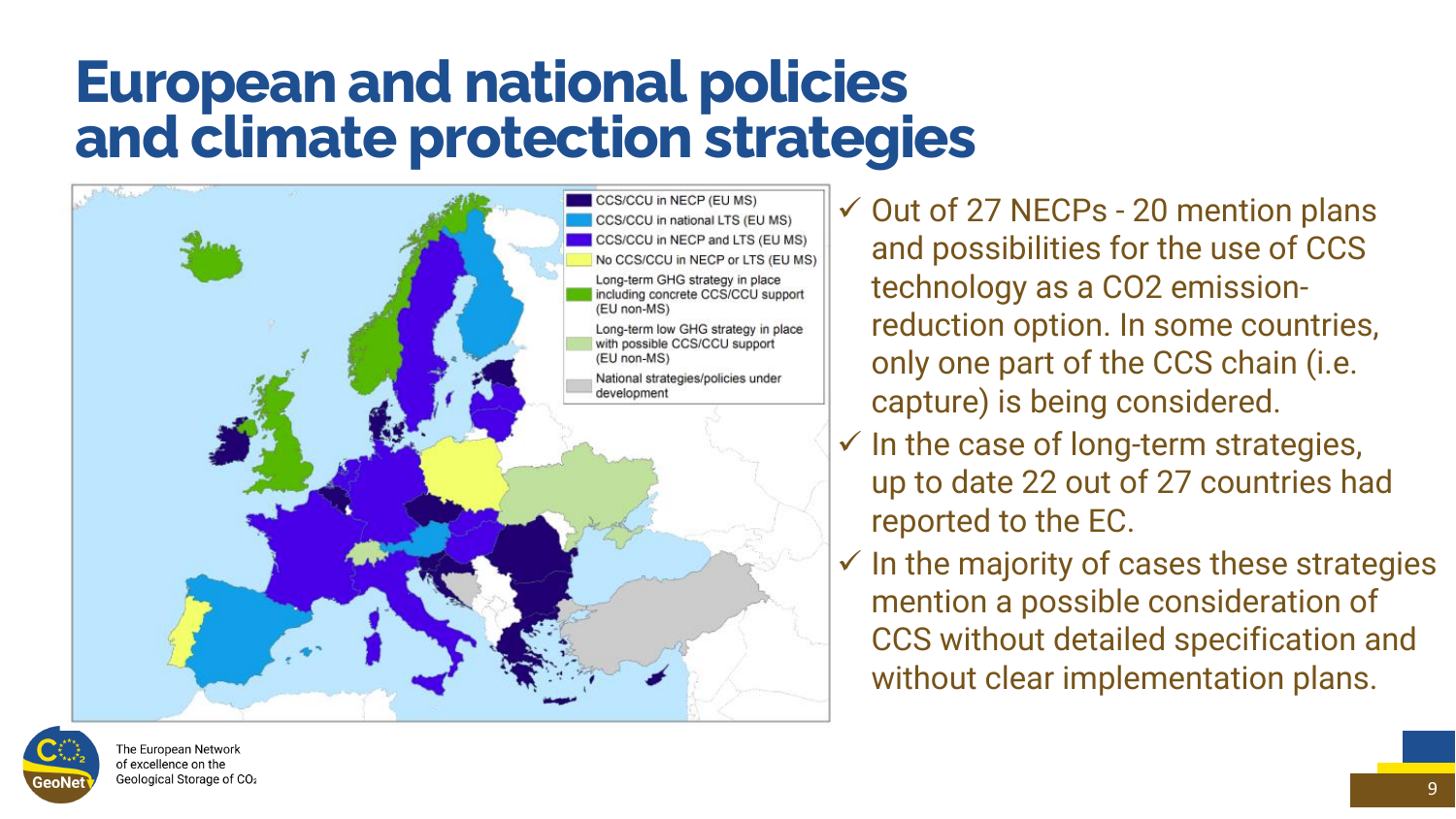#### **European and national policies and climate protection strategies – conclusions**

- $\checkmark$  Analysis shows the wide variation in goals defined in strategic documents by individual countries – its reflects their present-day characteristics of, for example, national economic structure, energy mixes, domestic energy sources, and gross domestic product (GDP) level.
- ✓ As for the main objectives related to the low/zero-emission goals, differences between the targets of individual countries are clearly visible.
- $\checkmark$  For instance, for the reduction of non-Emissions Trading System (ETS) GHG emissions by 2030 compared with 2005, only few countries decided on the high reduction targets of 40% or more. Some have low target - as up to 10%.
- $\checkmark$  In the case of energy security, which refers to reduced reliance on imported fossil fuels, in some countries quantified objectives are not set. 100% renewable electricity generation by 2030, 2040 and 2050 is indicated by Austria, Sweden and Denmark, respectively



of excellence on the Geological Storage of CO<sub>2</sub>







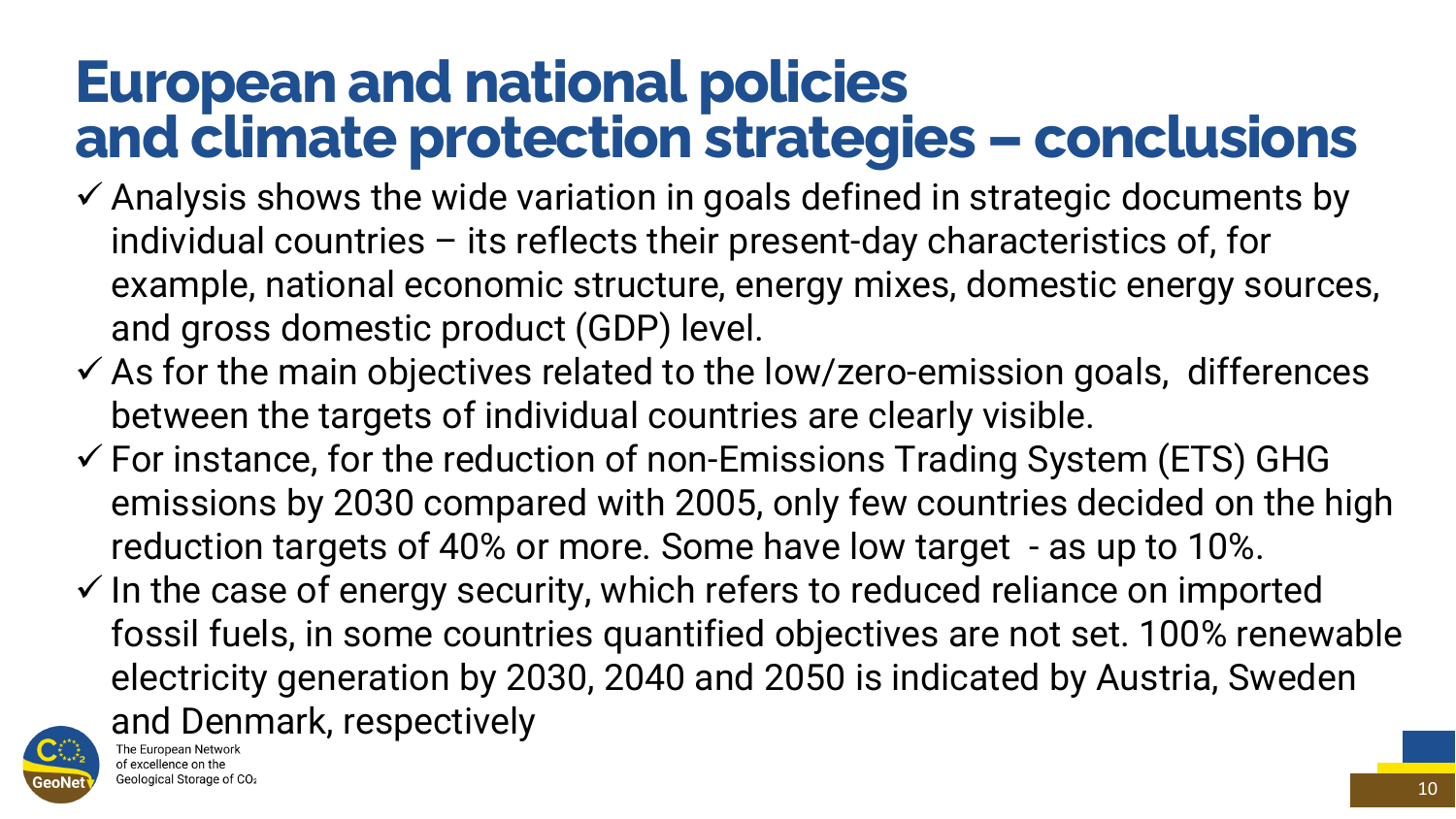significantly - from support for research activities, national storage capacity assessments and feasibility studies to implementation of specific large-scale

 $\checkmark$  The focus of CCS application has shifted in many countries from capture at fossil-fired power plants to capture at industrial facilities and other alternative emitters/sources, for example, waste incineration plants or geothermal energy

- ✓ Activities with respect to CCS in the individual Member States differ CCS projects.
- production.
- 



 $\checkmark$  Some countries undertake a number of activities in the area of CSS, but this happens "outside of strategies", incl. projects, research, joint initiatives.

#### **European and national policies and climate protection strategies – conclusions**